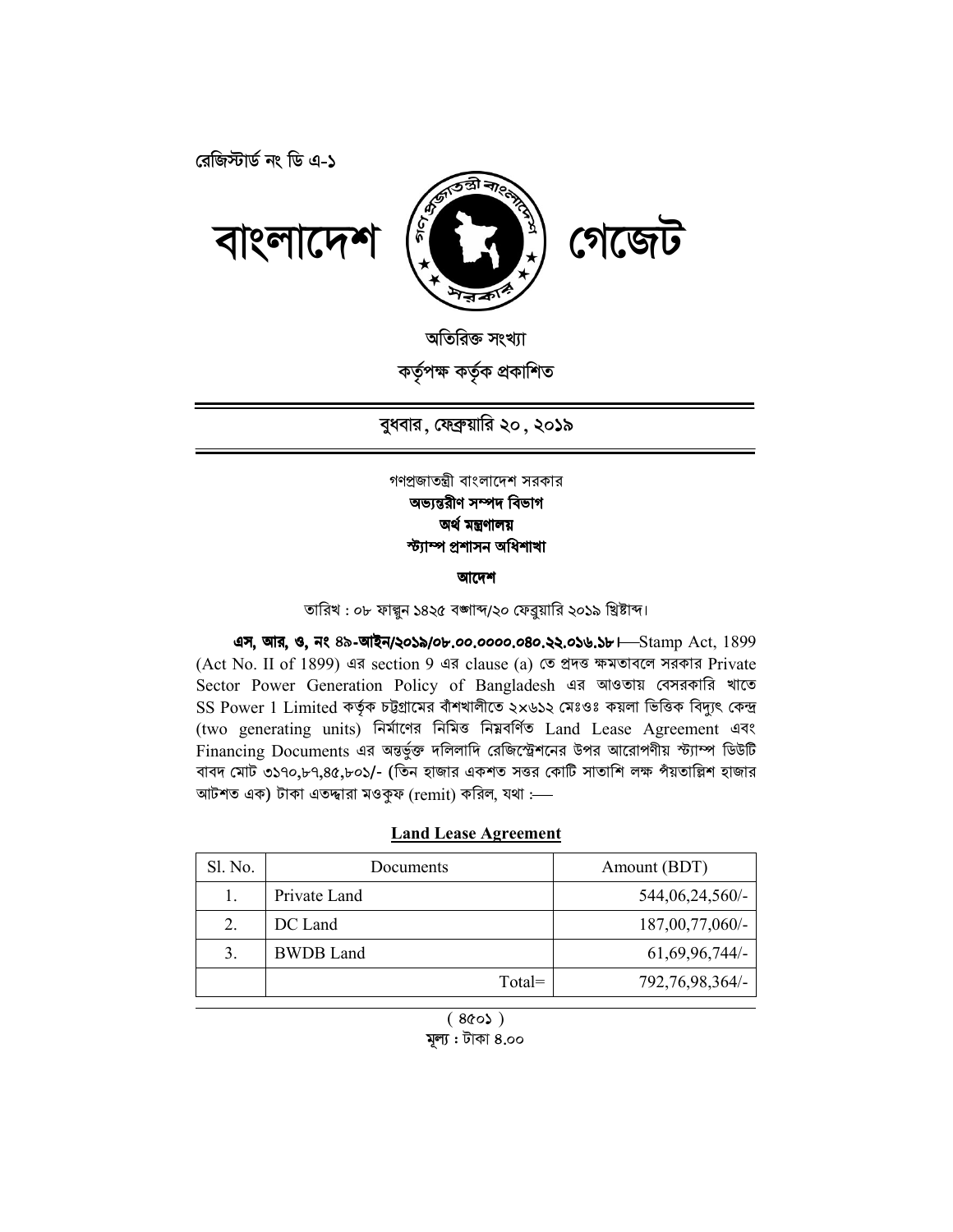| Sl.<br>No.       | Documents                                                | Amount (BDT) |
|------------------|----------------------------------------------------------|--------------|
| 1.               | <b>Facility Agreement</b>                                | 2700         |
| 2.               | Bangladesh guarantors' guarantee and undertaking<br>deed | 1700         |
| 3.               | Chinese guarantors' guarantee and undertaking deed       | 1400         |
| $\overline{4}$ . | Hedging Agreement (BOC)                                  | 700          |
| 5.               | Hedging Agreement (CCB)                                  | 700          |
| 6.               | <b>Accounts Agreement</b>                                | 2200         |
| 7.               | <b>EPC Direct Agreement</b>                              | 1400         |
| 8.               | IA Direct Agreement                                      | 1400         |
| 9.               | PPA Direct Agreement                                     | 1400         |
| 10.              | O&M Direct Agreement                                     | 1400         |
| 11.              | Coal Supply Direct Agreement (APG)                       | 1400         |
| 12.              | Coal Supply Direct Agreement (NOBLE)                     | 1400         |
| 13.              | Coal Supply Direct Agreement (Glencore)                  | 1400         |
| 14.              | <b>Coal Transportation Direct Agreement</b>              | 1400         |
| 15.              | <b>Commercial Insurance Policy</b>                       |              |
|                  | Marine                                                   | 57539534     |
|                  | Marine DSU                                               | 47548315     |
|                  | EAR                                                      | 134208000    |
|                  | <b>EAR ALOP</b>                                          | 47548315     |
|                  | <b>Political Violence</b>                                | 134208000    |
| 16.              | Assignment of Re-Insurance                               |              |
|                  | Marine                                                   | 2589278988   |
|                  | Marine DSU                                               | 1426449363   |
|                  | EAR                                                      | 4026240000   |
|                  | <b>EAR ALOP</b>                                          | 1426449363   |
|                  | <b>Political Violence</b>                                | 4026240000   |

## **Financing Documents**